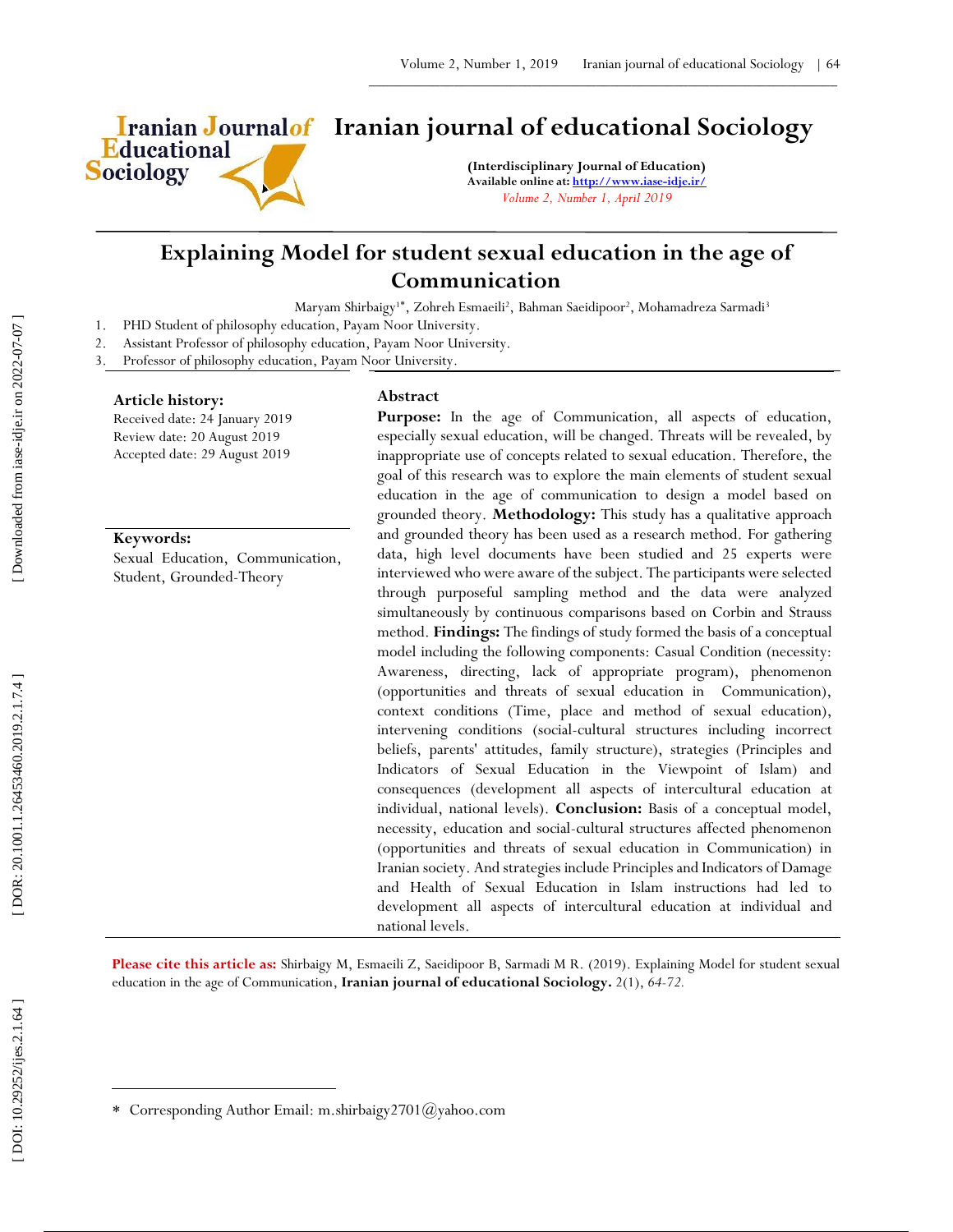#### **1. Introduction**

Among educational issues and concepts, curriculum policy in problems related to sex - or sexual education course - because of its sensitive and special issues, has higher position related other educational dimensions. The feature of sexual aspects is that though it is considered the most special dimension of each person, but it has social range with width and length of human society and affects all dimensions of education (Saeidi and Rezvani, 2018).

In Iran, the research results indicate that activities of Education Ministry don't meet the needs of students, and not enough attention has been paid to sexual education process of students and many of subject scopes have been ignored (Ebrahimi, Harestani, Mahram and liaqatdar, 2015). On the other hand, transformation in communication is the most apparent feature of the current age. Evidence indicates that transformation in communication as a process has three aspects: epistemological aspect, methodological aspect and finally textual aspect. On the basis of these three aspects, globalization of information and communication brings about some challenges and consequences for educational issues and problems (Sajadi, 2015).

The apparent and challenging aspect of communication transformation in education is its deconstruction feature. The result of this deconstruction is that realities and also reciprocal concepts lose their reciprocities (Baqeri, 2001). So, in this age, it is impossible to separate the people from unpleasant conditions or it is not an easy task; and we can consider it impossible. Television, satellite, internet, social networks and so on have created new conditions for human life. These transformations in communication cause cultural and social harms. Many students and teenagers use internet and satellite for obtaining sexual information (Faraani, Cleland & Mehryar, 2011). Also, according to estimation of world health organization in 2002, 150 million girls and 73 million boys fewer than 18 have been forced and exposed to sexual harassment or physical contact (Hillis, Mercy, Amobi & Kress, 2016).

According to the importance of this subject, nowadays in most of educational systems, there are some sexual educational courses. The content of these courses are different among systems and even inside one educational system. Sexual education can be different depending on cultural norms of each country. Countries like Holland have widely accepted talking with students about sexual issues and have provided opportunities for discussing these issues and presenting sexual health resources at home, school and society (Walker, 2001). In Nigeria, the results at school indicate that providing booklets of "preparation for puberty" can have positive effects and increase students' awareness (O'Connell, Brissette, Wales, 2013).

In Spanish -Portuguese culture, young people don't receive any formal education about sexual issues before marriage, in Latin American countries; teen's experience at school indicates that their questions about sexual issues remain unanswered (Brissette et al, 2013). Also in societies supporting formulated sexual education at schools, the effect of these education on retarding teen's sexual activities as been reported. Vanderberg believes that either formal sexual education or sexual education by parents is related to retarding in emergence of sexual behaviors among teens (Vanderberg et al, 2016). Brissette (2013) believes that comprehensive sexual education can help students to formulate a framework of complex health and social issues in their mind. Providing exact information about sexual relations and issues related to tem can be the result of decisions lead to healthier life (Brissette et al, 2013).

Amirianzadeh (2007) designed the course of sexual health based on Quran and Hadith and proposed a paradigm (Amirianzadeh M, 2007). Also Mazidi (1396) presented a paradigm of sexual education based on perspectives of Muslim scientists. This paradigm identifies behavior, social and ethical aims in micro and macro level (Mazidi &Kedmatiyan). A cursory look at extant documents in educational system of country like the document on the fundamental transformation of education, the resolution of supreme council of the cultural revolution was approved in 2012) and also the philosophy of formal and general education of the country (Sadeqzadeh A, M & 2009) indicates that sexual education has been considered implicitly and it has been regarded in six dimensions of education, subset of education in biological and bodily dimensions. Also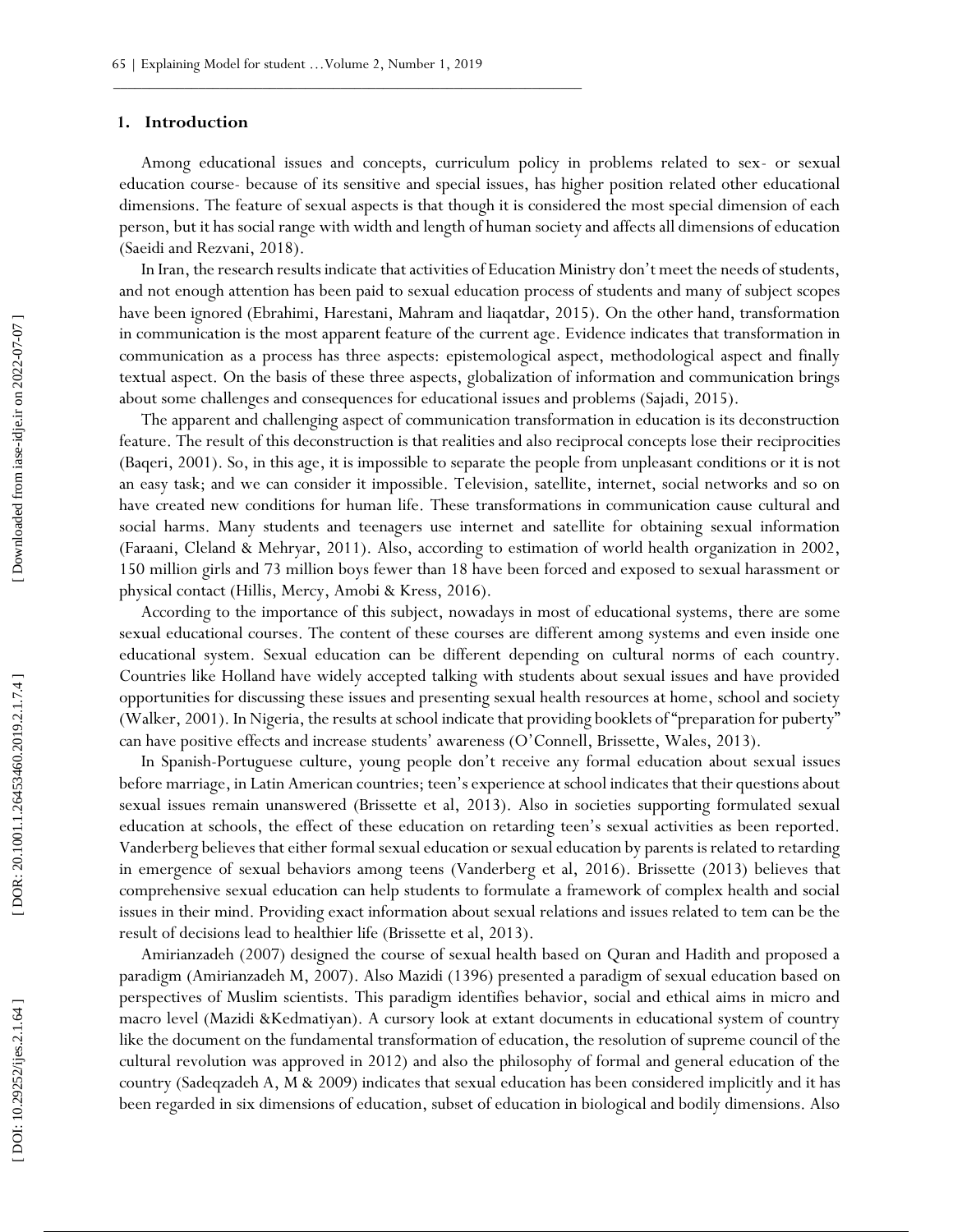in national curriculum, there aren't any operative strategies about producing contents related to sexual education. So, according to background results extant in this country, so far no sexual education paradigm has been designed in communication age, this paper can present a comprehensive outlook about educating sexual matters to students in communication age.

#### **2. Methodology**

In order to answer the basic research questions, the qualitative method was chosen and the grounded theory was used for applying it. The grounded -theory is considered an attempt to find a theory obtained deductively from study of a phenomenon and indicates that phenomenon (Corbin & Strauss, 2008). The grounded -theory method is usually applied by three methods: systematic method, emergent method and compatible method (Mohammadi, 2006). In this research, systematic method of Strauss and Corbin was used including three min steps of open coding, axial coding and selective coding. The sample selection method was purposeful and snowball method was used. So the research population included education experts including university faculty, experts and researchers of education in universities and religious centers having experience in research and applied education. The data gathering method was semi-structured interview. The selection method and interview was following: at first, 5 subjects were selected as experts in the research topic. These subjects were from university masters. After interview with the mentioned subjects, finally other interviews were carried out by introducing other experts by selected experts in the first step of the sample (snowball sampling). In this study 25 subjects were interviewed, that from the eighteenth interview onwards, repetition in received data was observed and from twenty third interviews onwards, data were totally repetitive and saturated. But for ensuring the process was continued to the twenty fifth interviews. The interview participants were from the fields of study like psychology, educational science, sociology, health training, consulting, Islamic thoughts and also Quran science and Hadith. The interviews were started by posing questions about "necessity and needing sexual education of students in communication age, benefits and disadvantages of communication age for sexual education and also proposing strategies in this case" and the remaining questions were formulated according to the interviewee answers.

### **3. Findings**

In this research, gathered data from interview using examination, comparison and dividing data (open coding) led to conceptualization and component making. In this way, the units that the researcher deals with them decrease. This step is a part of axial coding. The obtained findings from open coding and also axial coding have been presented as following (because of concept and feature abundance, some samples have been presented).

Casual conditions: the conditions that are the main factors for creating the studied phenomenon (Corbin & Strauss, 2008). This component dominates the main component and lead to the happening or expansion of desired event. Causal conditions of interview with research participants have been proposed in table 1.

| Open coding                                                                                                                                         |                         |                                                                   | Axial coding      |
|-----------------------------------------------------------------------------------------------------------------------------------------------------|-------------------------|-------------------------------------------------------------------|-------------------|
| Concepts                                                                                                                                            | Minor components        | Major components                                                  |                   |
| Self-caring in society and against other gender,<br>ordinary communication with other gender,<br>knowing sexual safety, familiarity with strategies | Increasing<br>knowledge | Necessity<br>sexual<br>οt<br>education<br>in<br>communication age | Causal conditions |

**Table 1 .** Open coding and components related to causal conditions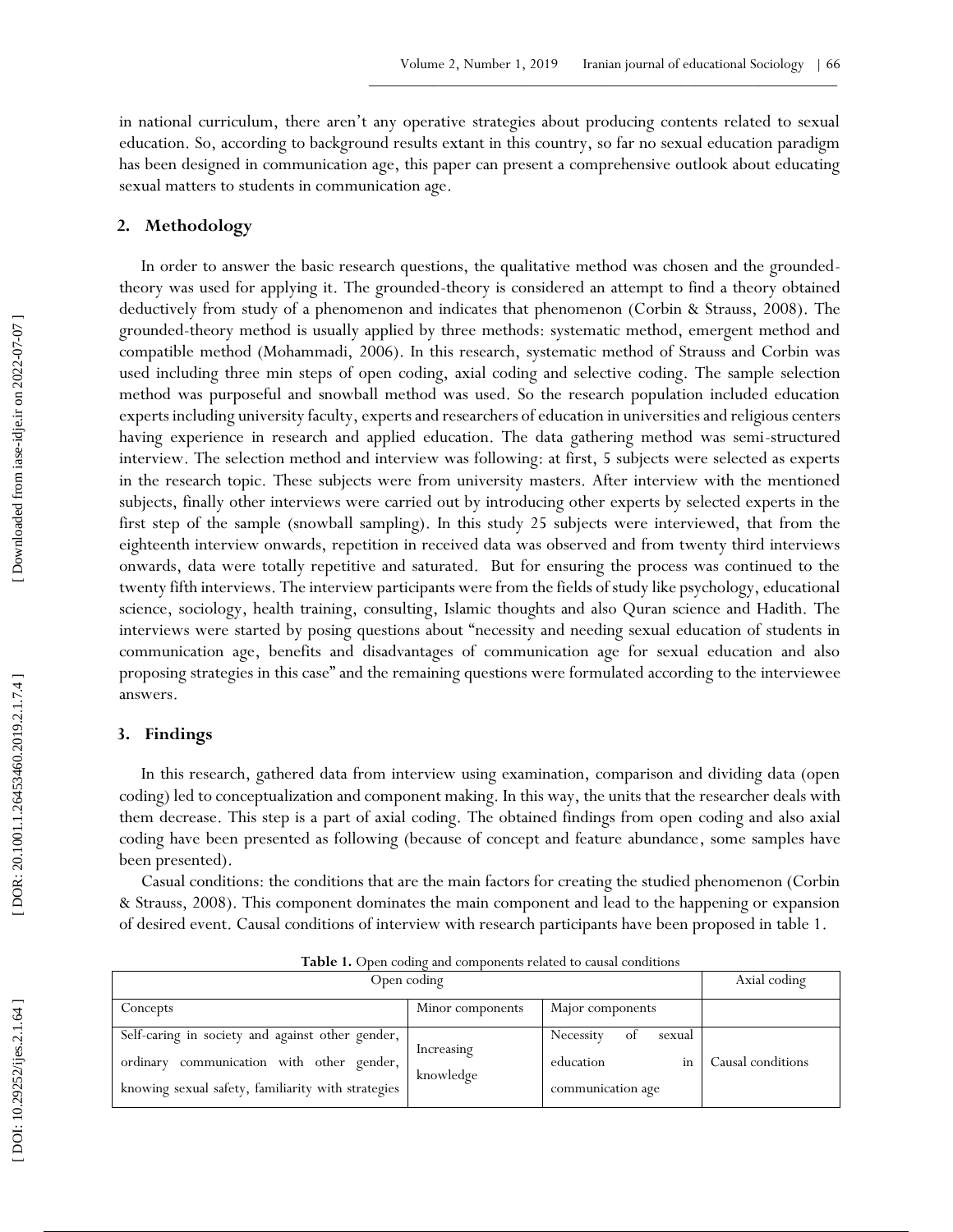| for preventing sexual harassments,<br>knowing<br>sexual health elements                                                                            |                                                               |  |
|----------------------------------------------------------------------------------------------------------------------------------------------------|---------------------------------------------------------------|--|
| Necessity of guiding and suitable orienting in the<br>family and at school, orientation using Islamic<br>pattern and experience of other countries | Orienting<br>sexual<br>behavior                               |  |
| Lack of consensus on sexual education, lack of<br>strategies identified in managing sexual behaviors                                               | specified<br>Lack of<br>and<br>strategy<br>operative strategy |  |

Axial component: the main event in which there's a hierarchy of reciprocal actions-reactions for controlling or running it. Open coding related to axial components are presented in table 2.

| <b>Table 2.</b> Open county and components related to axial components                |                         |                                            |                 |
|---------------------------------------------------------------------------------------|-------------------------|--------------------------------------------|-----------------|
| Open coding                                                                           |                         |                                            | Axial coding    |
| Concepts                                                                              | Minor components        | Major components                           |                 |
| acculturalization,<br>Informing,<br>developing<br>cultural products in cyber space    | Conditional policies    | Opportunities of sexual<br>education<br>in |                 |
| Familiarity with risks of cyber space, parents<br>monitoring                          | Deprivation policies    | communication age                          | Axial component |
| Conflict of values, generation gaps, sexual                                           | Ethical<br>and<br>harms |                                            |                 |
| and ethical deviations, non-inhibition                                                | communications          | Threats of sexual education                |                 |
| Accepting pattern, fashions, feminism, non-<br>identity, increasing unrestrained acts | Cultural incursion      | in communication age                       |                 |

 $Table 2 \, \Omega$ **.** Open coding and components related to axial components

Contextual conditions: special events in which processes and interactions are used for running, controlling and responding to an event and affect strategies. Open coding related to contextual conditions are presented in table 3.

| <b>Table 3.</b> Open coding and components related to contextual conditions |                  |                  |              |  |
|-----------------------------------------------------------------------------|------------------|------------------|--------------|--|
| Open coding                                                                 |                  |                  |              |  |
| Concepts                                                                    | Minor components | Major components | Axial coding |  |
| Educating in health centers of schools and                                  |                  |                  |              |  |
| family                                                                      | Place            |                  |              |  |
| Pre-school, during school, pre-puberty and                                  |                  |                  | contextual   |  |
| post-puberty education                                                      | Time             | Sexual education | conditions   |  |
| Informal education (neighborhood based, by                                  |                  |                  |              |  |
| giving pamphlet), formal (in a course form)                                 | Method           |                  |              |  |

Interference conditions: interference conditions are general and wide affecting reciprocal action-actions. Interference conditions modify causal conditions and affect strategies and reciprocal actions. Open coding related to interference conditions are presented in table 4.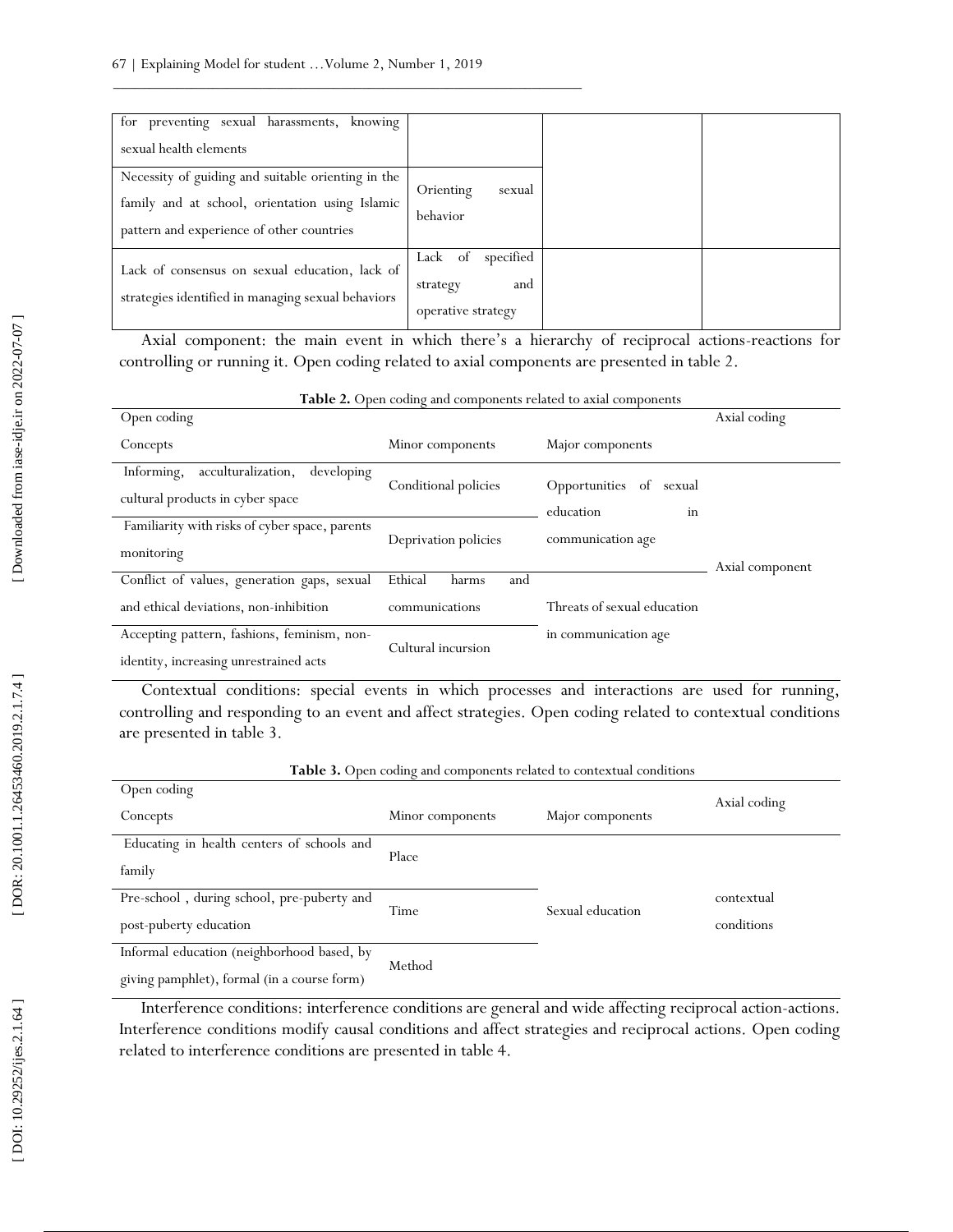| Open coding                                     |                     |                            | Axial coding |
|-------------------------------------------------|---------------------|----------------------------|--------------|
| Concepts                                        | Minor components    | Major components           |              |
| Cultural signs, negative attitudes, intentional |                     |                            |              |
| silence, horror of bad education, breaking      | Incorrect beliefs   |                            |              |
| privacy                                         |                     | Social<br>cultural<br>and  | interference |
| Conditional education, parents' fear, lack of   |                     | of<br>structures<br>sexual | conditions   |
| skill among parents, parents' embarrassment     | Parents perspective | education                  |              |
| Restrictive family, open family, traditional    | Family structure    |                            |              |
| family, parents" clothing style, mother's job   |                     |                            |              |

#### **Table 4 .** Open coding and components related to interference conditions

Strategies: special actions or reactions resulted from axial component. The goal of implementing strategies is running, conducting and better actualizing the mentioned event in the dominating context. Open coding related to strategies are presented in table 5.

| <b>radic 3.</b> Open county and components related to strategies      |                           |                                     |              |  |
|-----------------------------------------------------------------------|---------------------------|-------------------------------------|--------------|--|
| Open coding                                                           |                           |                                     |              |  |
| Concepts                                                              | Minor components          | Major components                    | Axial coding |  |
| Familiarity with belief foundations and                               |                           |                                     |              |  |
| relationship between boys and girls,                                  |                           |                                     |              |  |
| continuing sexual education during life,                              |                           |                                     |              |  |
| gradual sexual education, correct sexual Guiding sexual instinct      |                           | Islamic sexual education            |              |  |
| education in different life periods, focusing                         |                           |                                     |              |  |
| on marriage as the only way of meeting                                |                           | methods, principles and<br>contents | Strategies   |  |
| sexual needs                                                          |                           |                                     |              |  |
| Knowledge of ways to decrease sexual                                  |                           |                                     |              |  |
| instinct pressures, focusing on modesty and Modifying sexual instinct |                           |                                     |              |  |
| purity, munificence                                                   |                           |                                     |              |  |
| The role of beliefs and ethical principles,                           |                           |                                     |              |  |
| mental caring, preventing sexual deviations,                          | Controlling<br>sexual     |                                     |              |  |
| controlling looking and imagination, spiritual                        | instinct                  |                                     |              |  |
| aspect of sexual education like other                                 |                           |                                     |              |  |
| dimensions of education                                               |                           |                                     |              |  |
| Cultural change in organizational level in                            |                           |                                     |              |  |
| sexual education, inefficiency of near-far                            | Changing approach of      | Synchronization of some             |              |  |
| prohibition and<br>and<br>structure<br>non-                           | education<br>sexual<br>in | educations<br>sexual<br>with        |              |  |
| prohibition in communication age                                      | communication age         | communication age                   |              |  |

**Table 5 .** Open coding and components related to strategies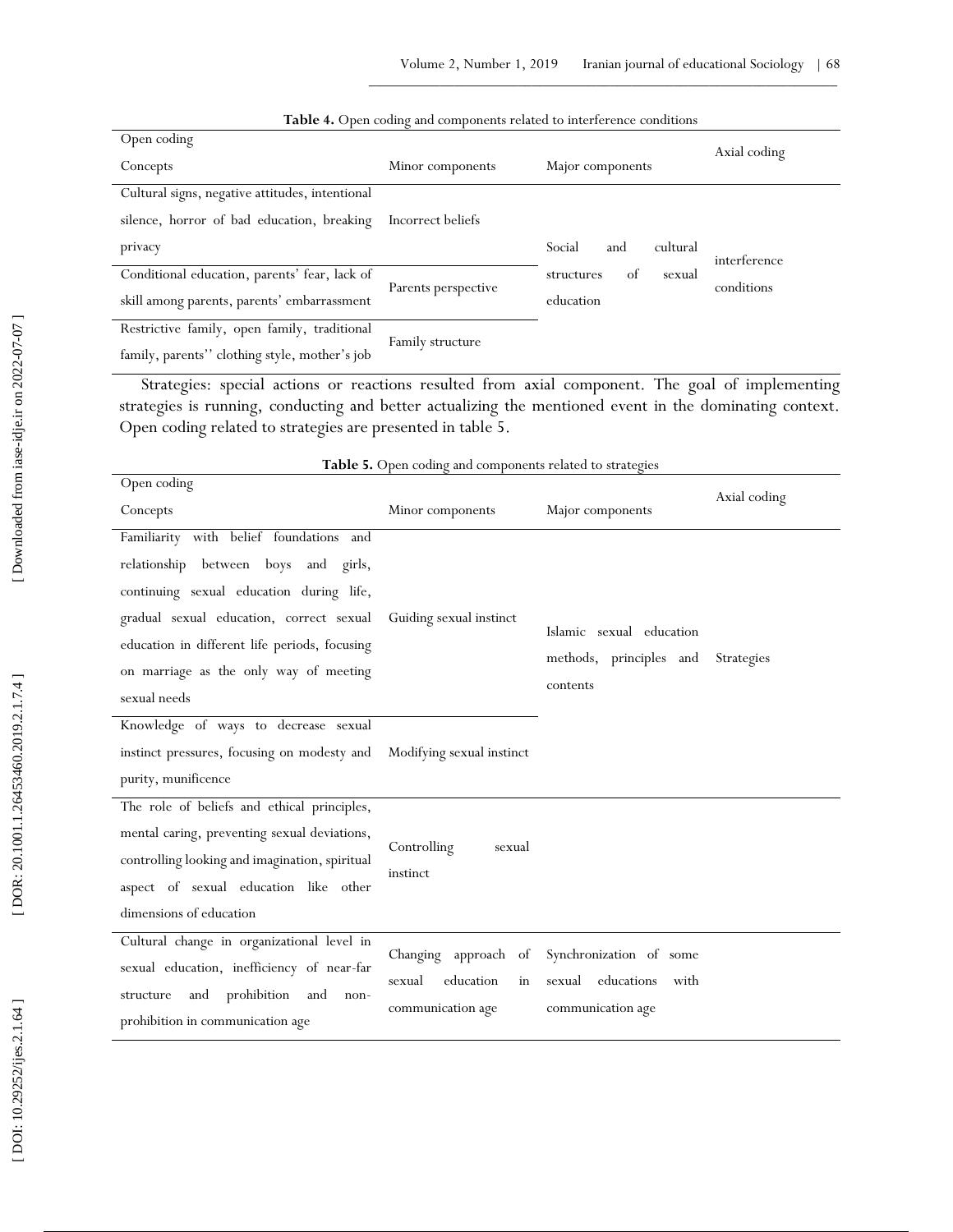| Religious education based on intellectualism, |                          |
|-----------------------------------------------|--------------------------|
| religious education based on pietism,         | Internal<br>monitoring   |
|                                               | religious<br>based<br>on |
| Religious education based on evaluation and   | education                |
| criticism                                     |                          |

Consequences: this category includes evident and non -evident upshots as outputs of using strategies. The results consequences of this paper and their open coding are presented in table 6.

| Open coding                                                                                                                                                                                                                                                                                 |                                                                                     |                                                        |              |
|---------------------------------------------------------------------------------------------------------------------------------------------------------------------------------------------------------------------------------------------------------------------------------------------|-------------------------------------------------------------------------------------|--------------------------------------------------------|--------------|
| Concepts                                                                                                                                                                                                                                                                                    | Minor components                                                                    | Major components                                       | Axial coding |
| Detecting improving behaviors of health<br>and decreasing sexual problems. Abuse,<br>sexual harassment, detecting contagious<br>sexual diseases<br>Avoiding sexual discrimination, respecting                                                                                               | Developing<br>safety<br>knowledge and sexual<br>health<br>Developing<br>orientation |                                                        |              |
| sexual differences, detecting orientation<br>based on gender without any discrimination<br>and respecting other's rights                                                                                                                                                                    | knowledge and gender<br>difference                                                  | Definition and developing<br>personal sexual education | Consequences |
| Correct controlling sexual instinct, how to<br>associate with other gender, knowing legal<br>and illegal aspects of sexual affairs,<br>upgrading sexual ethics, avoiding sexual<br>provocations, knowing mental and physical<br>harms of sexual deviation, sexual deviation<br>as a big sin | Developing<br>knowledge<br>preventing<br>οf<br>sexual<br>deviation                  |                                                        |              |
| Informing, sexual guidance, change in<br>perspectives of parents and society<br>Developing sexual education based on                                                                                                                                                                        | Informing families                                                                  | Definition and developing                              |              |
| religious<br>thoughts,<br>introducing<br>and<br>propagating religious patterns                                                                                                                                                                                                              | Pattern making                                                                      | social sexual education                                |              |
| like<br>Prevention<br>and controlling<br>acts<br>fashions,<br>feminism,<br>non-identity,<br>materialism and increasing unrestrained<br>acts.                                                                                                                                                | Preventing ethical harms<br>related<br>to<br>communication                          |                                                        |              |

**Table 6 .** open coding and components related to consequences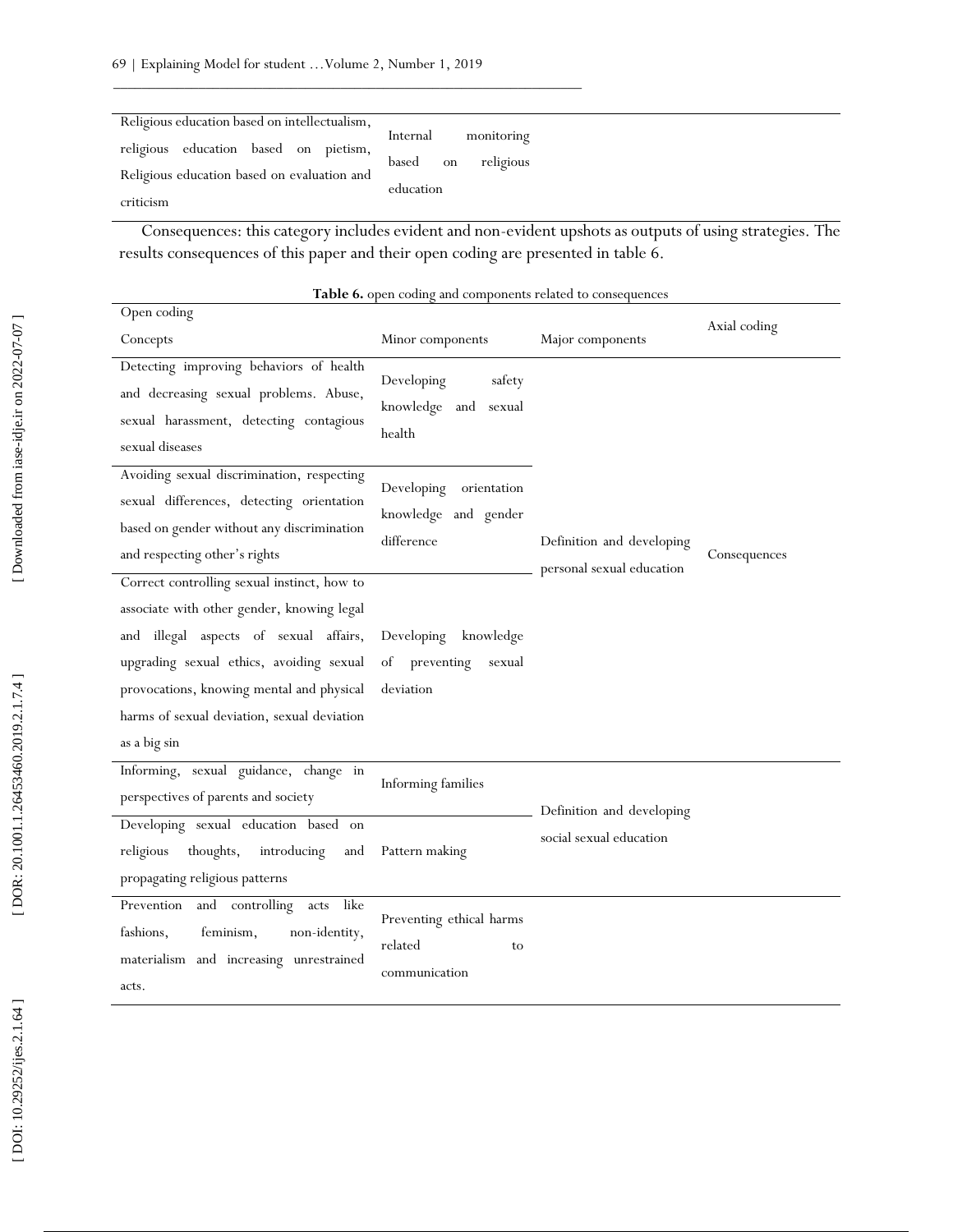### **4 . Discussion**

Selective coding is the main step of theorization. As the axial component is related systematically to other elements and those relations are reported in a narrative mode and some of elements require more modification are rectified. (Strauss et al, 2008). Along with this, the conceptual model of sexual education of students has been presented in figure 1.



Figure 1: conceptual model for sexual education of students in communication age

Proposition 1: the significance, necessity and considering sexual education as one of the main dimensions of education in communication age

Proposition 2: designing and creating a legal system in controlling cultural and social harms and also correct usage of opportunities and communication results.

Proposition 3: formulating sexual education plans for students based on Islamic philosophy compatible with communication age and detecting content and protocols in this respect

Proposition 4: modification of education plans and creating a definite program about time, method and producer of sexual education

Proposition 5: acculturalization and creating a context for sexual education in communication age as essential act

Proposition 6: upgrading all interrelated dimensions of education in personal and social level.

The high significance of sexual education as one of the main dimensions of education should be always focused (P1). On the other hand, designing and creating a legal system in controlling cultural and social harms and also correct usage of opportunities and communication results are essential (P2). So acculturalization and creating a context for sexual education in communication age (P5), and also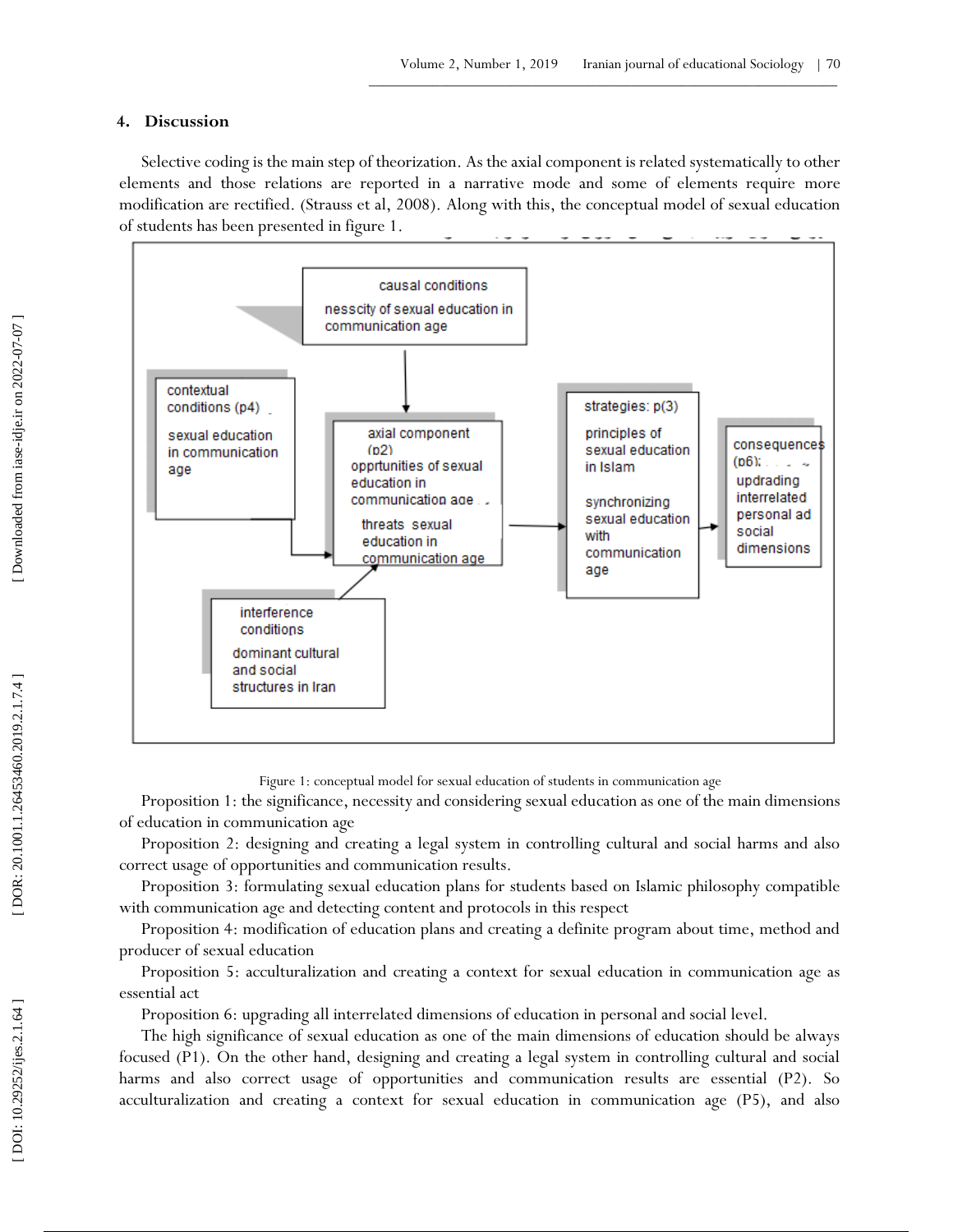modification of education plans and creating a definite program about time, method and producer of sexual education (P4), based on Islamic philosophy compatible with communication age and detecting content and protocols in this respect (P3) lead to upgrading all interrelated dimensions of education in personal and social level. So on the basis of conceptual model, the proposed definition for sexual education of students in communication age is as following:

Education (considering time, place and methods of education), upgrading information level of sexual education (personal and social level), regarding cultural, religious and social structures of country, also detecting threats (harms resulted from cultural incursion and ethical harms resulted from using modern tools), using opportunities (depriving policies and strategies and conditional policies and strategies) in communication age ad proposing a strategy based on theoretical foundations and Islamic philosophical principles (principles, method and content of sexual education from Islamic perspective). On the basis of the proposed model, necessity and requirement, educating and social -cultural structures dominating Iranian community in axial component (opportunities and threats of modern media) are effective. Also proposed programs in strategies should be based on principles, methods and foundations of sexual education from Islamic perspective lead to boosting all interrelated dimensions of education in personal and social level among students. On the basis of the dependency theory, cultural imperialism is incurred highly on a society to dominate culture, values and Western lifestyle (Tomlinson, 2012).

In fact, dependency theory highlights that in cultural imperialism, dominant media organizations detect the people's interpretation from national and native culture. The mentioned trends mean creating global mono -culturalism. It means that people around the world are affected by values, norms and cultural acts of global hegemonic culture (Amiri, 2011). So, generally in the communication age we have no choice unless we seek modern education pattern and paradigm and upgrade our education measures and criteria so that students commit to the deep rooted cultural values of our country against fast changes of this age and on the other hand, they have positive and constructive interaction with global thoughts and cultures by thinking independently, self-thought and critical and creative thought (Amiri, 2011). It seems that in Iran, there are two general perspectives in this respect. Depriving policies include removing policies and plans, control and monitoring, and also cultural and social conditional policies including plans for producing and managing content, digitalizing data, making the information and contents available on the internet. Modern media opportunities in sexual education process on the basis of depriving and conditional policies include strategies like informing, culturalization, developing cultural products in cyber space, boosting religious beliefs in cyber space, making patterns, propagating values and norms and … Generally, though we cannot deny the opportunities of modern media, but it seems that these opportunities are so little in relation to threats and challenges (Sobhaninejad M, Afshar A & R, 2010).

Most of the strategies proposed in opportunities include depriving and preventive policies. Also communication opportunities or threats depend highly on cultural capabilities and capacities of carious countries and groups in making the plans, policies and strategies effective. The number of strategies depend s on time conditions. Among this, according to the all dimensional education from the perspective of Islam, using capability and religious education strategies in communication age is necessary more than before. The studied strategies in this research regarding position of general and formal education system on the basis of theoretical principles and Islamic philosophical education include principles, content and methods of sexual education from the perspective of Islam. The goal of sexual education is creating healthy perspectives and expressing suitable information about sexual issues and it should include teachings that lead to mental health and social compatibility and minimize the events of social incompatibility and ethical abnormalities (Faqihi, 2008). The sexual education from Islamic perspective has divine, humanistic and constant realistic dimensions and it should be educated step by step (Ranema, H, & H, 2007). On the basis of this, consequences of sexual education pattern in communication age include changes in personal and social level. The first objective of sexual education begins from childhood or more clearly before birth so that the physical